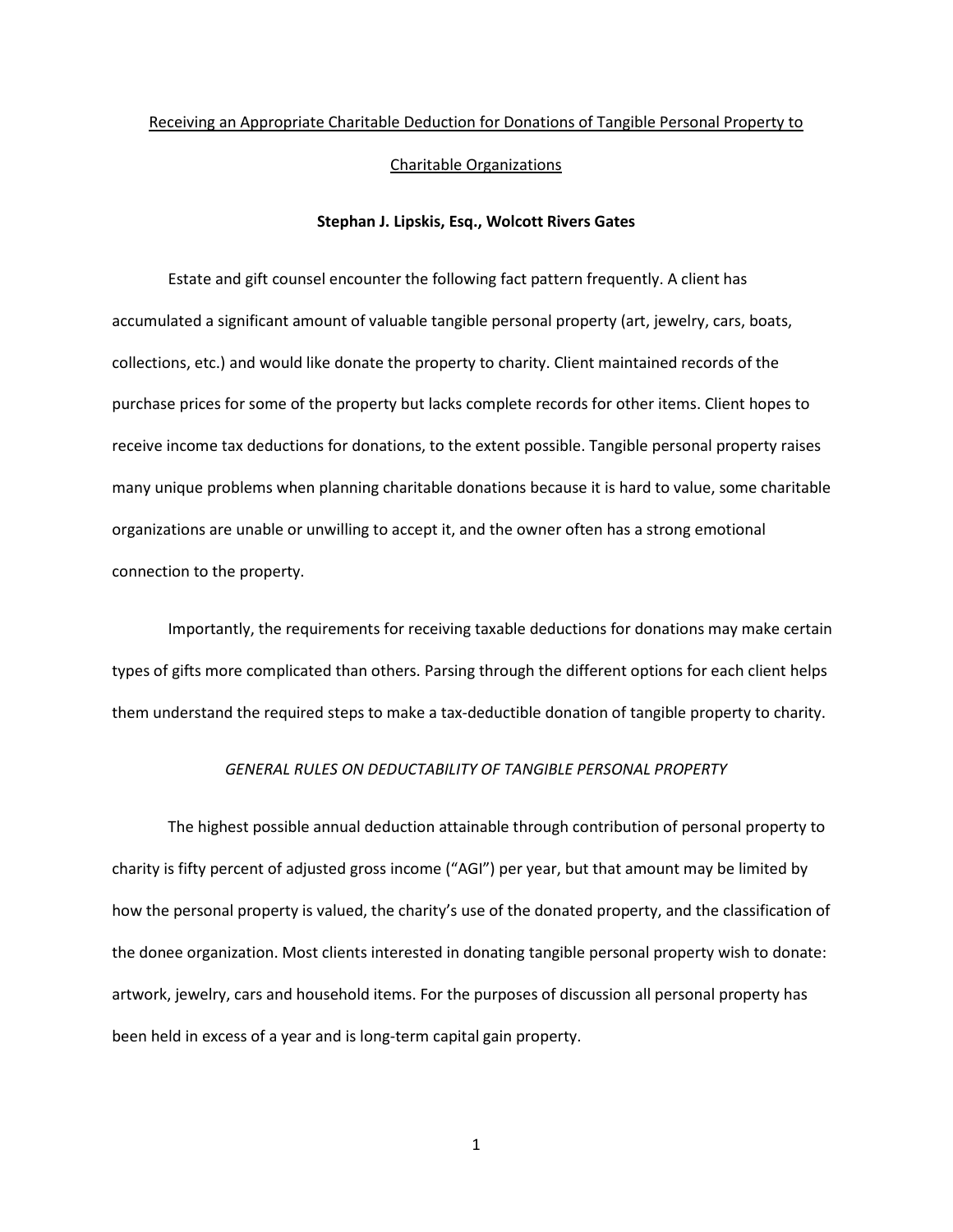The IRS recognizes two different classes of organizations that may receive deductible charitable gifts: 50% limit organizations ("FLO") and 30% limit organizations ("TLO"). The general 50%-of-AGI limit described above applies to all donations to FLOs and a lower 30% limit applies to TLOs *except* for when taxpayers elect to use fair market value ("FMV") for their donations of related-use capital gain property instead of using the default method of valuation, which is the lesser of FMV or the taxpayer's basis in the property ("Lesser Value"). Such FMV donation of related-use capital gain tangible personal property is limited to a 30% deduction rather than the ordinary 50% deduction when donated to FLOs and 20% rather than 30% for TLOs. The limit frequently applies where a client is able to donate property for a related use and either does not have data regarding the basis they hold in their property or wish not to recognize the property's appreciation.

The following is an example illustrating the difference between electing to value a related-use tangible personal property donation at FMV and valuing a donation using Lesser Value. If a taxpayer with an AGI of \$140,000 donates a painting originally purchased for \$10,000 with a current FMV of \$50,000 to a charity for a related use and elects to use FMV for the donation, the taxpayer may take a charitable deduction of \$42,000 dollars (30% of \$140,000) if it is made to a FLO and \$28,000 (20% of \$140,000) if made to a TLO. While both deductions in the current tax year would be less than the full FMV of the piece of art, the excess amount of deduction may be carried over to future tax years and remains subject to the respective thirty percent and twenty percent limits. On the other hand, if the donation was valued using the Lesser Value standard, the allowable deduction would be \$10,000 (the taxpayer's basis) regardless of the recipient organization and the taxpayer would have the opportunity to make further deductible donations in the same tax year.

#### *CHARACTERIZATION OF FLOs AND TLOs*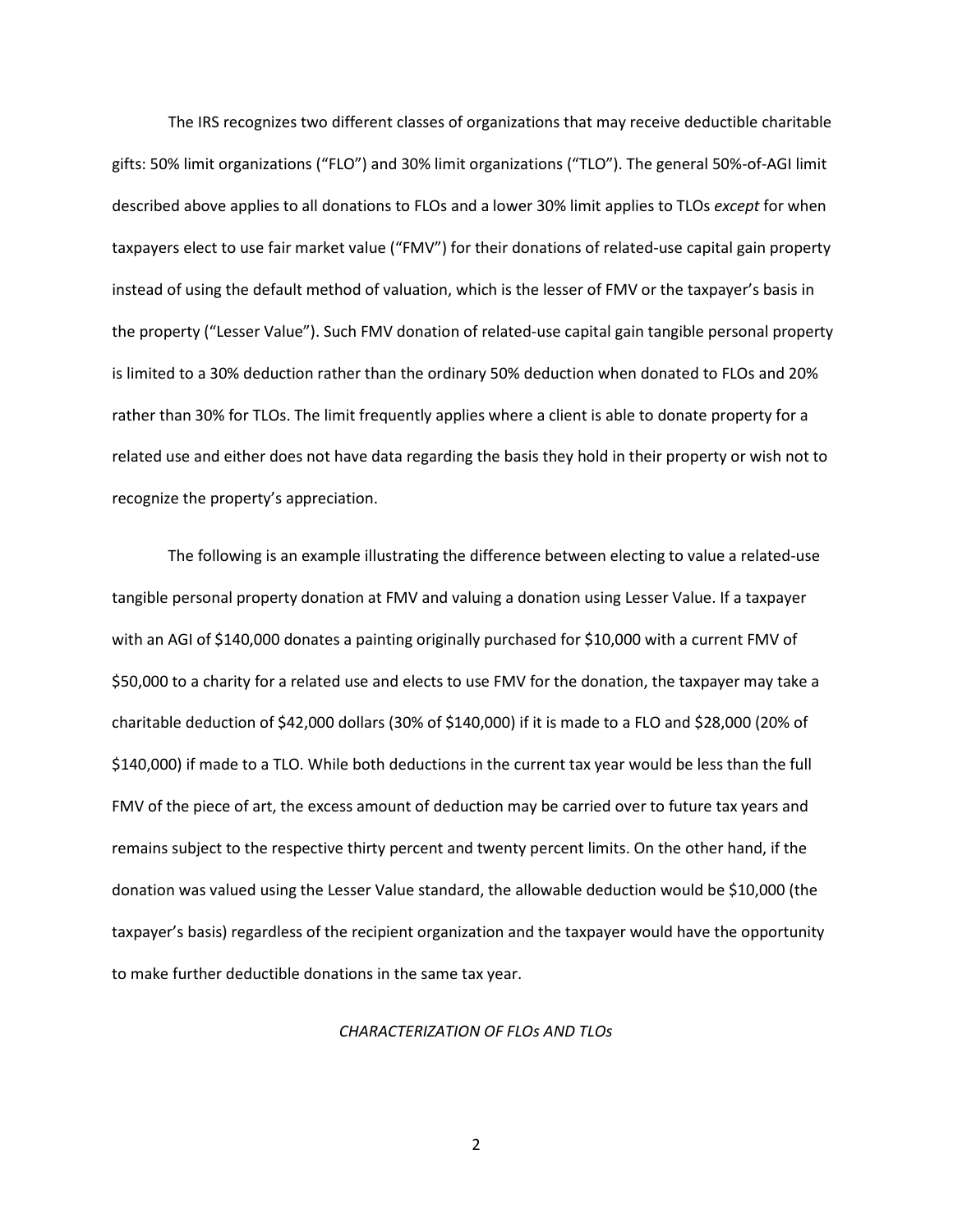Charitable organizations should be able to tell taxpayers if they qualify as a FLO or TLO. The IRS provides guidelines related to the different charitable purposes that fall into each category and offers an online list of charitable organizations at www.irs.gov/charities. Generally, FLOs are more restricted by charitable purpose than TLOs and may not be: Veterans' societies; fraternal societies; non-profit cemeteries; and certain private non-operating foundations.

### *ADVANTAGE OF DONATING PROPERTY FOR A "Related Use"*

As explained above, tangible personal property donated for a use related to a charity's purpose may allow for a larger deduction because the FMV of the property may be used. To the extent basis or appreciation in any personal property may not be ascertainable or such personal property has appreciated significantly in value, it may be advisable to make donations of such property for a related use. In order to protect the taxpayer from potential recapture of a deduction the charity should certify the related use using IRS Form 8282. Such certification by the charity provides a rebuttable presumption in favor of the taxpayer. Finally, in many cases the value of the property being donated must be evidenced by a signed appraisal.

# *CALCULATING VALUE OF DIFFERENT TYPES OF PERSONAL PROPERTY*

In order to compute the deduction for related- use or non-related use donations of personal property it is critical to ascertain the FMV of donated property. Donations made for Lesser Value require a FMV determination to establish any loss or gain associated with the property. Tangible personal property is generally difficult to value and the IRS has issued guidance on how different categories of property may be valued.

Appraisals are frequently used to determine the FMV of donated property. Importantly, the cost of appraisals of tangible personal property (which are often required by the IRS)are not deductible as a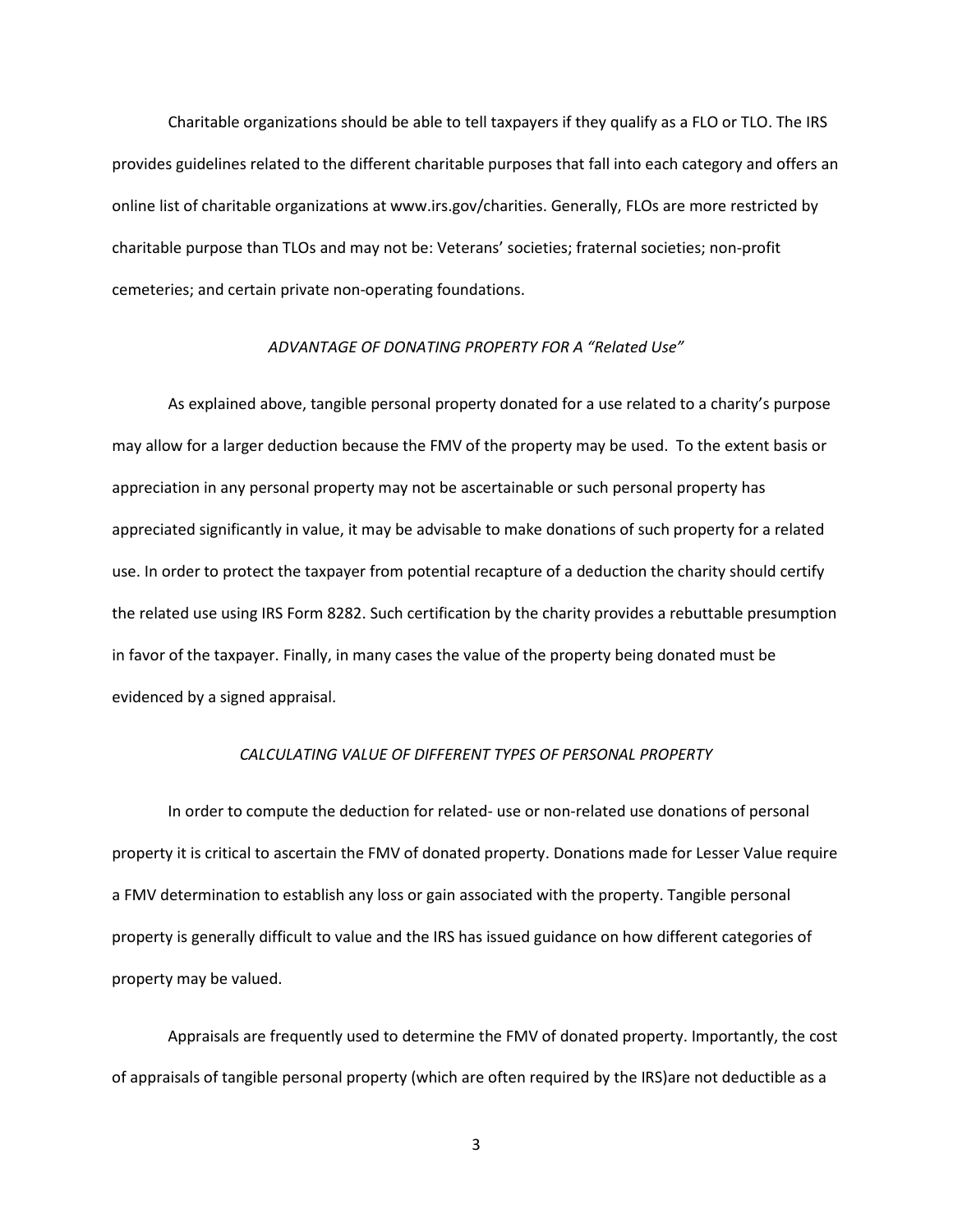charitable deduction but may be deducted as a miscellaneous itemized deduction on Schedule A (Form 1040) which are limited to the excess of 2% of adjusted gross income.

Appraisals must be submitted to the IRS on a completed Form 8283, Section B, and attached to the tax return for that year along with any other required supporting documents. The IRS is not bound to any appraisal and may make its own determination as to FMV, except where the IRS has issued a Statement of Value. A Statement of Value is only available from the IRS for items of art appraised at \$50,000 or greater.

# SELECTED APPRAISAL RULES

The use of qualified appraisals is required for art and antiques if a deduction of greater than \$5,000 is claimed for an item or group of similar items. Other non-art properties generally require an appraisal if they are valued at more than \$500. If a claim of \$20,000 or more is claimed for donations of art a copy of the signed appraisal must be attached to the tax return. Individual objects of art, valued at \$20,000 or more also must have a photograph submitted with the return. Finally, if any items of art we appraised at \$50,000 or more a Statement of Value may be requested from the IRS. The request for a Statement of Value must include the qualified appraisal of the item; a \$2,500 check payable to the IRS for one to three pieces of art (add \$250 for each additional item in excess of three); a completed Form 8283, Section B; and the location of the IRS territory that has responsibility for examination of your return.

Cars, boats, and aircraft are generally valued at an amount not in excess of the price listed for a like vehicle in a "used vehicle pricing guide" for private sale, discounted due to excessive wear or other issues with the vehicle. Boats should be appraised by a marine surveyor unless they are relatively inexpensive and small. Vehicle valuations diverge from these general guidelines when the donation is for a use related to the charity's purpose or the vehicle has appreciated in value.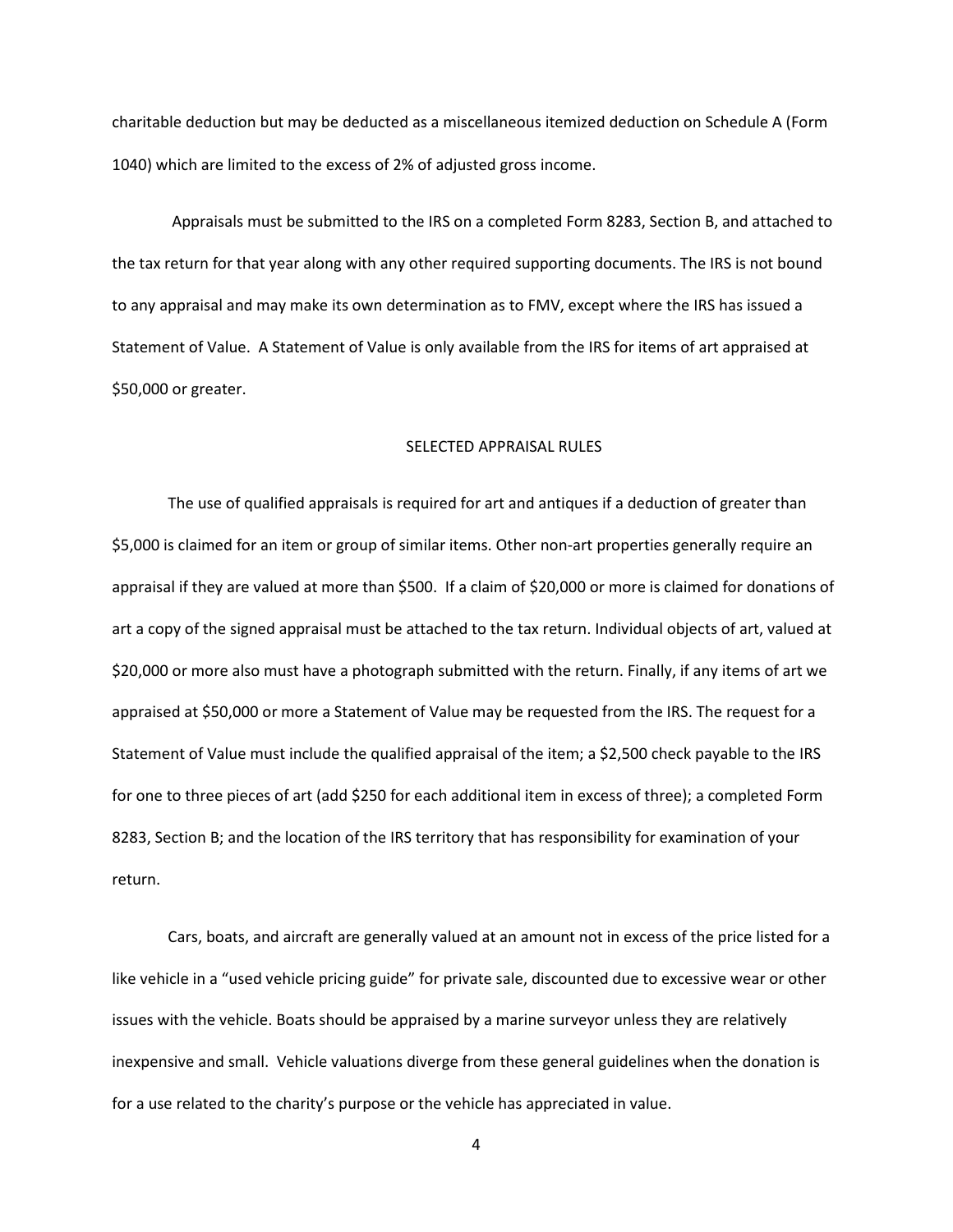#### *PENALTIES FOR MISSTATED VALUE*

A taxpayer and the appraiser will likely incur a penalty if the value of donated property is significantly misstated. The penalty for a significant understatement is an additional 20% or 40% of the understated tax amount. The 20% penalty applies where the value or adjusted basis claimed is 200% or more of the correct amount, as determined by the IRS, and the underpaid tax exceeds \$5,000. The 40% penalty applies if the claimed value or adjusted basis is 400% or more of the correct amount and the underpaid taxes were in excess of \$5,000. The IRS assesses penalties on appraisers where the 20% or 40% penalties apply and the appraiser knows or should have known the appraisal would be used in connection with a return or claim for refund. The penalty imposed on the appraiser is either of the following: the greater of 10% of the underpayment due to them misstatement or \$1,000; or 125% of the gross income received for the appraisal. Additionally, the appraiser may be subject to civil penalties for falsely or fraudulently overstating value of property.

#### DIFFERENT METHODS OF DONATING

Individuals donate to charities in many ways, but not all methods of donating are available for donations of tangible personal property. Generally, a donor-advised fund may be used to make a client's charitable contribution. This method of donating allows for a charitable deduction so long as the charitable organization notifies the donor that charity has exclusive legal control over the assets contributed and the charity is not in a specific subset of organizations not allowed to offer donoradvised funds. The ability to donate tangible personal property may be limited in the context of a donoradvised fund because the fund administrator may not accept that type of donation because of the difficulty in valuing such property. Furthermore it may be impractical or impossible to give a statement to the taxpayer that the property will be used for a related use.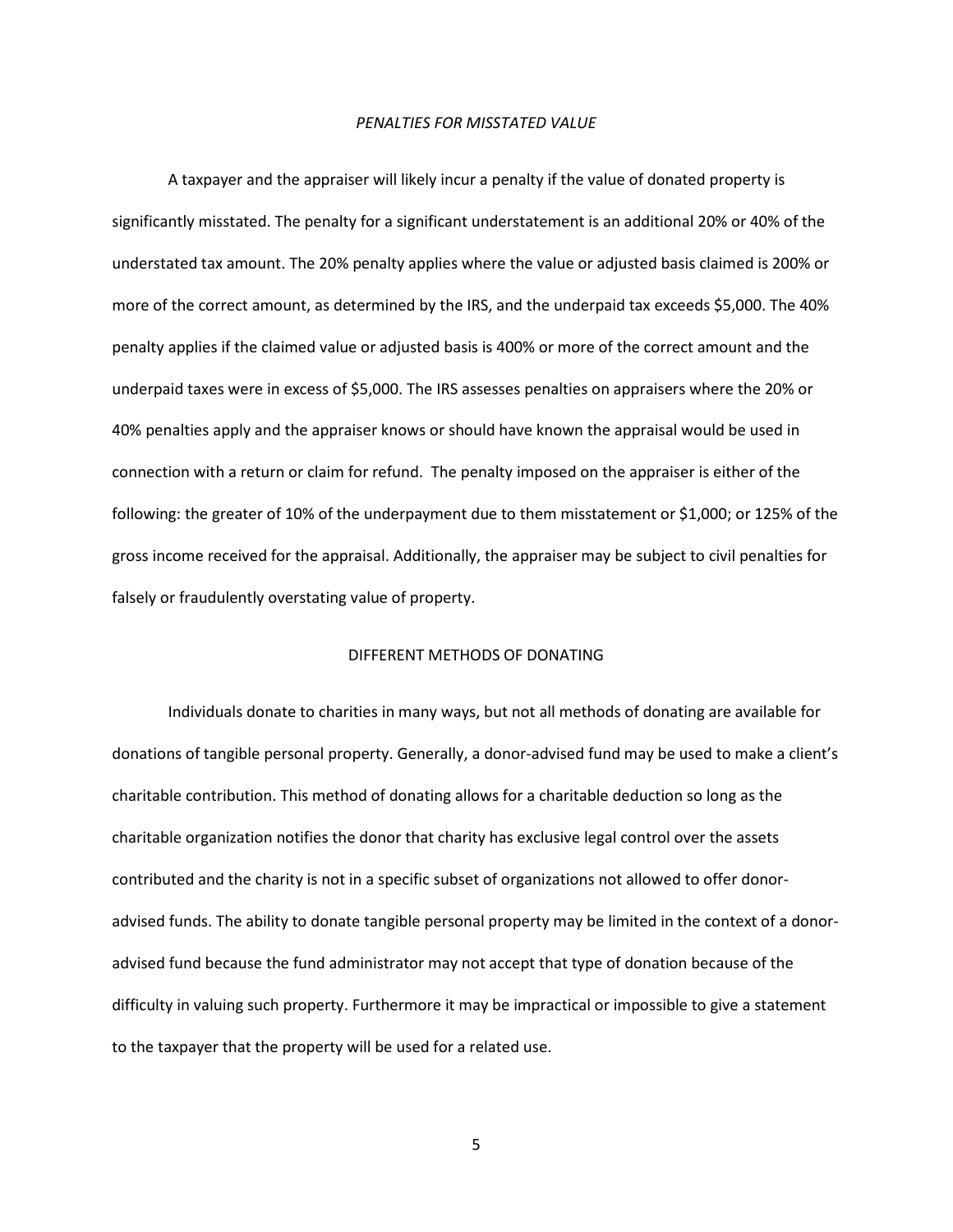Charitable remainder trusts ("CRTs") present certain difficulties for receiving deductible donations of tangible personal property. Primarily, it is not possible to take a related-use deduction when the donation is to a CRT because the end beneficiary organization does not have immediate control and use of the property. Furthermore, the taxpayer may not be able to take any deduction until the CRT has disposed of the tangible personal property in a sale. One potential benefit of donating tangible personal property to a CRT is that it potential avoids the recognition of capital gains on a tangible personal property asset, which are taxed at a higher rate than capital gains from real estate or securities.

A taxpayer may donate fractional interests in tangible personal property, but such donations are problematic. Firstly, the donation may only be made if all interests in the property are held by taxpayer or the taxpayer and the donee organization prior to the contribution. Secondly, if the organization has not taken useful possession of the property or the remainder of the interest in the property is not contributed by the earlier of taxpayer's death or ten years after the date of the fractional contribution, the deduction must be recaptured and interest and an additional tax of 10% must be paid. Therefore, the gift should either automatically be complete upon the earlier of the aforementioned events or the gift should not be made in a fractional manner.

Outright donations of tangible personal property are allowed with many charitable organizations. The ability to donate for a related use is limited by the charitable purpose of the donor's favored charities. For example, donating a piece of modern art to a charity founded to preserve and restore 17<sup>th</sup> century buildings would likely not be for a related purpose. Therefore, it is important for donors to consider both their favored charities and the tax benefits of making related-use donations when gifting tangible personal property.